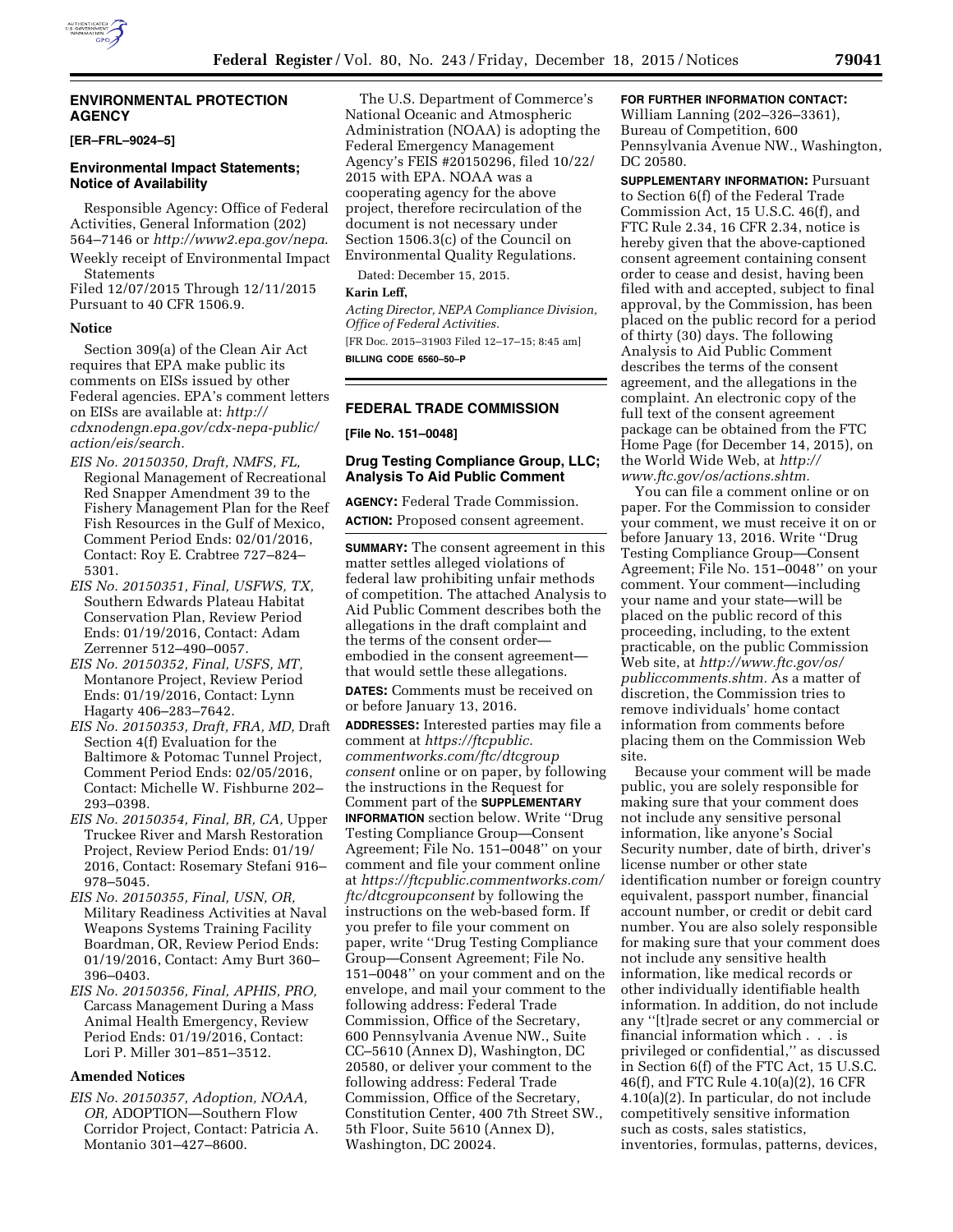manufacturing processes, or customer names.

If you want the Commission to give your comment confidential treatment, you must file it in paper form, with a request for confidential treatment, and you have to follow the procedure explained in FTC Rule 4.9(c), 16 CFR 4.9(c).1 Your comment will be kept confidential only if the FTC General Counsel, in his or her sole discretion, grants your request in accordance with the law and the public interest.

Postal mail addressed to the Commission is subject to delay due to heightened security screening. As a result, we encourage you to submit your comments online. To make sure that the Commission considers your online comment, you must file it at *[https://](https://ftcpublic.commentworks.com/ftc/dtcgroupconsent) [ftcpublic.commentworks.com/ftc/dtc](https://ftcpublic.commentworks.com/ftc/dtcgroupconsent) [groupconsent](https://ftcpublic.commentworks.com/ftc/dtcgroupconsent)* by following the instructions on the web-based form. If this Notice appears at *[http://](http://www.regulations.gov/#!home) [www.regulations.gov/#!home,](http://www.regulations.gov/#!home)* you also may file a comment through that Web site.

If you file your comment on paper, write ''Drug Testing Compliance Group—Consent Agreement; File No. 151–0048'' on your comment and on the envelope, and mail your comment to the following address: Federal Trade Commission, Office of the Secretary, 600 Pennsylvania Avenue NW., Suite CC–5610 (Annex D), Washington, DC 20580, or deliver your comment to the following address: Federal Trade Commission, Office of the Secretary, Constitution Center, 400 7th Street SW., 5th Floor, Suite 5610 (Annex D), Washington, DC 20024. If possible, submit your paper comment to the Commission by courier or overnight service.

Visit the Commission Web site at *<http://www.ftc.gov>*to read this Notice and the news release describing it. The FTC Act and other laws that the Commission administers permit the collection of public comments to consider and use in this proceeding as appropriate. The Commission will consider all timely and responsive public comments that it receives on or before January 13, 2016. You can find more information, including routine uses permitted by the Privacy Act, in the Commission's privacy policy, at *<http://www.ftc.gov/ftc/privacy.htm>*.

### **Analysis of Agreement Containing Consent Order To Aid Public Comment**

The Federal Trade Commission (''Commission'') has accepted, subject to final approval, an agreement containing consent order (''Consent Agreement'') from Drug Testing Compliance Group, LLC (''DTC Group''). The Commission's Complaint alleges that DTC Group violated Section 5 of the Federal Trade Commission Act, as amended, 15 U.S.C. 45, by inviting a competitor to enter a customer allocation agreement.

Under the terms of the proposed Consent Agreement, DTC Group is required to cease and desist from communicating with its competitors about customers and prices. The Consent Agreement also prohibits DTC Group from entering into, participating in, inviting, or soliciting an agreement with any competitor to allocate customers, to divide markets, or to fix prices.

The Consent Agreement has been placed on the public record for 30 days for receipt of comments from interested members of the public. Comments received during this period will become part of the public record. After 30 days, the Commission will review the Consent Agreement again and the comments received, and will decide whether it should withdraw from the Consent Agreement or make final the accompanying Decision and Order (''Proposed Order'').

The purpose of this Analysis to Aid Public Comment is to invite and facilitate public comment. It is not intended to constitute an official interpretation of the proposed Consent Agreement and the accompanying Proposed Order or in any way to modify their terms.

#### **I. The Complaint**

The allegations of the Complaint are summarized below:

DTC Group markets and sells an array of services to commercial drivers, commercial trucking firms, and other persons that facilitate compliance with various regulations administered by the Department of Transportation and the Federal Motor Carrier Safety Administration, including regulations relating to drug and alcohol testing, safety audits, and driver qualifications.

DTC Group primarily utilizes telemarketing and the internet to market and sell its services. DTC Group competes with several firms throughout the United States offering similar services.

DTC Group and Competitor A market and sell similar services in direct competition. Beginning in 2013 and

continuing to date, DTC Group and Competitor A have competed for one another's customers by offering lower prices for the services they sell. In some instances, one firm can induce a customer, whose contract is terminable at will, to switch service providers by offering lower prices.

On or about June 27, 2014, the president of DTC Group, David Crossett, contacted Competitor A to complain that Competitor A's sales personnel had induced a DTC Group customer to switch service providers. Mr. Crossett requested a meeting with Competitor A to discuss the matter.

Mr. Crossett met with the principals of Competitor A on July 10, 2014. Mr. Crossett proposed that the firms agree not to solicit or compete for one another's customers. Specifically, Mr. Crossett proposed that DTC Group and Competitor A should reciprocally agree to refrain from selling or attempting to sell a service to a customer if the rival firm had previously arranged to sell the same service to the customer. Mr. Crossett referred to this arrangement as ''First Call Wins,'' and explained that such agreement would permit each company to sell its services to customers without fearing that its rival would later undercut it with a lower price offer.

#### **II. Analysis**

Mr. Crossett's communication to Competitor A is an attempt to arrange a customer allocation agreement between the two companies. The invitation, if accepted, would be a *per se* violation of the Sherman Act.2 The Commission has long held that invitations to collude violate Section 5 of the FTC Act, and this is unaltered by the Commission's recent Statement on Section 5. In that Statement, the Commission explained that unfair methods of competition under Section 5 ''must cause, or be likely to cause, harm to competition or the competitive process, taking into account any associated cognizable efficiencies and business justifications.'' 3 Potential violations are

<sup>1</sup> In particular, the written request for confidential treatment that accompanies the comment must include the factual and legal basis for the request, and must identify the specific portions of the comment to be withheld from the public record. *See*  FTC Rule 4.9(c), 16 CFR 4.9(c).

<sup>2</sup>*United States* v. *Coop. Theatres of Ohio, Inc.,*  845 F.2d 1367, 1372 (6th Cir. 1988) (''[A] horizontal agreement between two competitors to refrain from seeking business from each other's existing accounts . . . is plainly a form of customer allocation and, hence, is the type of 'naked restraint' which triggers application of the *per se*  rule of illegality.''); *United States* v. *Cadillac Overall Supply Co.,* 568 F.2d 1078 (10th Cir.), *cert. denied,* 437 U.S. 903 (1978).

<sup>3</sup>Fed. Trade Comm'n, Statement of Enforcement Principles Regarding ''Unfair Methods of Competition'' Under Section 5 of the FTC Act (Aug. 13, 2015) (Section 5 Unfair Methods of Competition Policy Statement), *available at [https://www.ftc.gov/](https://www.ftc.gov/system/files/documents/public_statements/735201/150813section5enforcement.pdf) [system/files/documents/public](https://www.ftc.gov/system/files/documents/public_statements/735201/150813section5enforcement.pdf)*\_*statements/735201/ [150813section5enforcement.pdf](https://www.ftc.gov/system/files/documents/public_statements/735201/150813section5enforcement.pdf)*. Commissioner